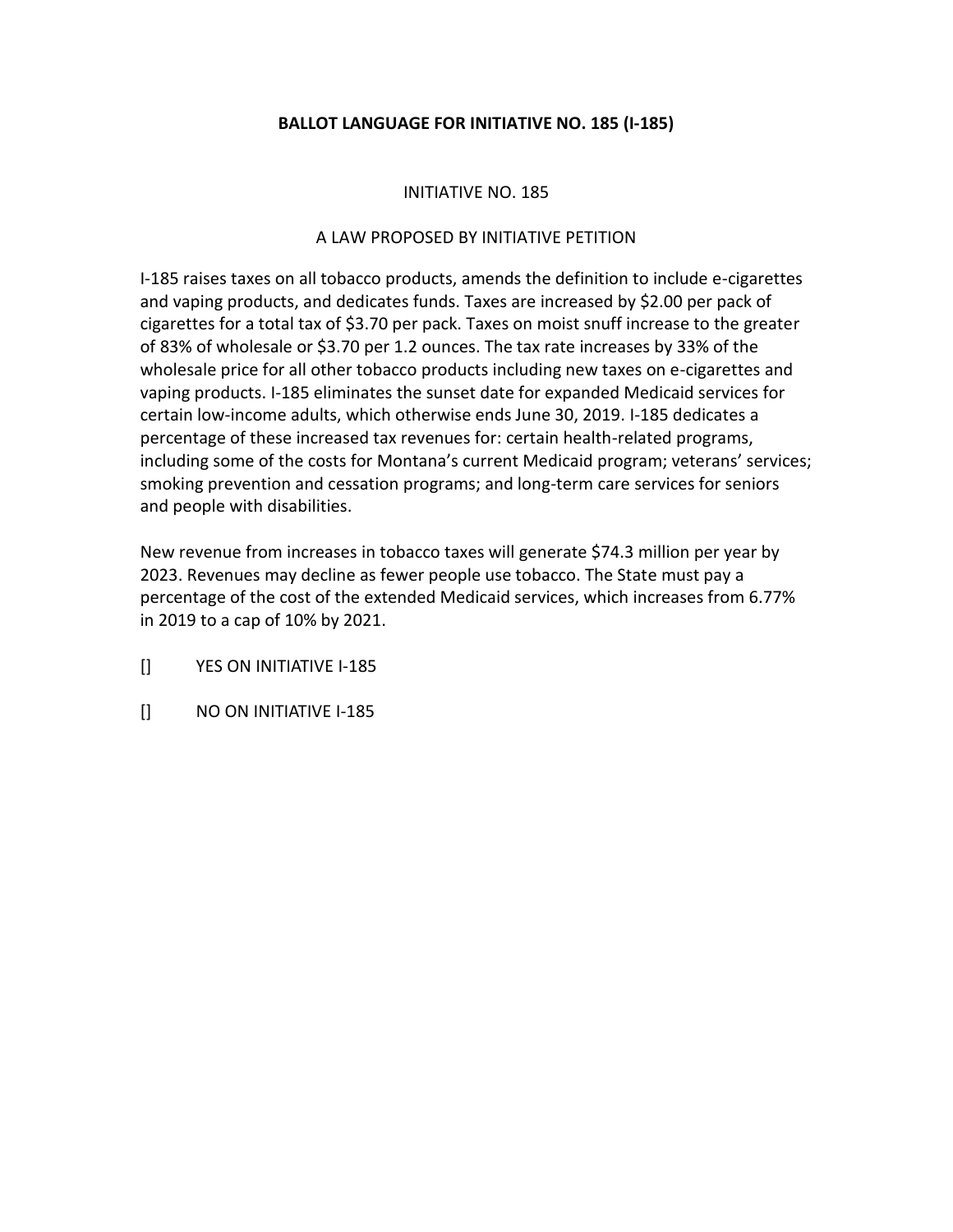### **THE COMPLETE TEXT OF INITIATIVE NO. 185 (I-185)**

#### BE IT ENACTED BY THE PEOPLE OF THE STATE OF MONTANA:

**Section 1.** Section 16-10-306, MCA, is amended to read:

**"16-10-306. Cigarette and tobacco product labels -- federal requirements -- penalty.** (1) A person may not knowingly import into this state for sale or other distribution any package of cigarettes or tobacco product that violates any federal:

(a) tax, trademark, or copyright law; or

(b) requirement for the placement of labels, warnings, or other information, including health hazards, that must be on the container or individual package.

(2) A person may not sell or offer to sell a package of cigarettes or tobacco product or affix the tax insignia on a package of cigarettes, as provided in 16-11-113, knowing that:

(a) the package is marked as manufactured for use outside of the United States;

(b) any label or language has been altered from the manufacturer's original packaging and labeling to conceal the fact that the package was manufactured for use outside of the United States; or

(c) a stamp, label, or decal was affixed to conceal the fact that the package was manufactured for use outside of the United States.

(3) A package of cigarettes or tobacco product found in this state that is marked for use outside of the United States is contraband and may be seized without a warrant by the department, any agent of the department, or any peace officer. Any cigarettes or tobacco products seized as contraband must be destroyed by the department.

(4) (a) The department may proceed against a person who violates this section through a civil action under the civil enforcement provisions of Title 16, chapter 10, part 4.

(b) A violation of this section is criminally punishable by a fine in an amount not to exceed \$10,000.

(5) For the purposes of this section,:

(a) "cigarette" has the meaning defined provided in 16-11-102; and

(b) "tobacco product" means all products containing tobacco for human consumption or use except cigarettes has the meaning provided in 16-11-102."

**Section 2.** Section 16-11-102, MCA, is amended to read:

**"16-11-102. Definitions.** (1) As used in this chapter, the following definitions apply, unless the context requires otherwise:

(a) "Contraband" means:

(i) any tobacco product possessed, sold, offered for sale, distributed, held, owned, acquired, transported, imported, or caused to be imported in violation of this part;

(ii) any cigarette or roll-your-own tobacco that is possessed, sold, offered for sale, distributed, held, owned, acquired, transported, imported, or caused to be imported in violation of part 4 or part 5;

(iii) any cigarettes that bear trademarks that are counterfeit under state or federal trademark laws;

(iv) any cigarettes bearing false or counterfeit insignia or tax stamps from any state; or

(v) any cigarettes or tobacco products that violate 16-10-306.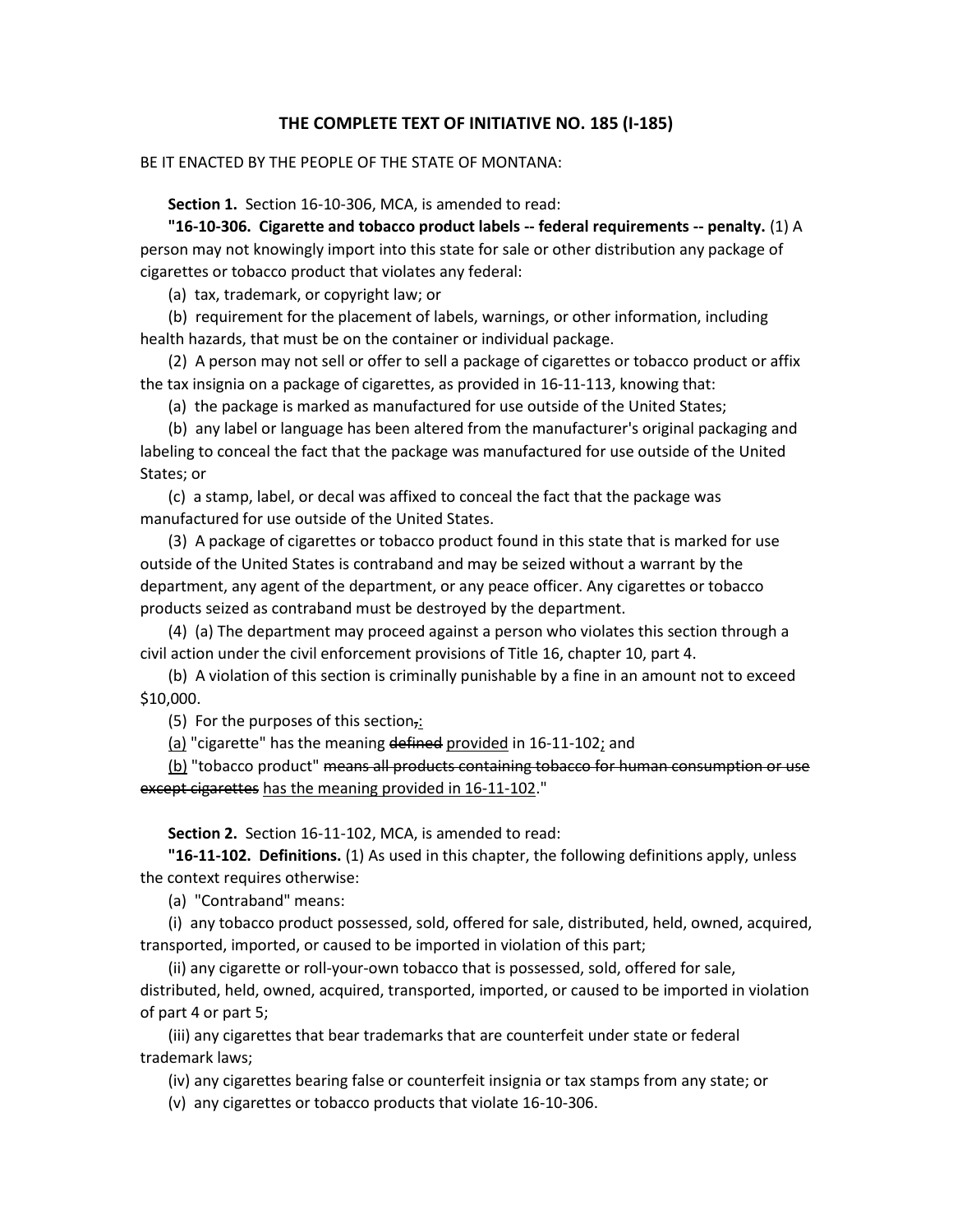(b) "Department" means the department of revenue provided for in 2-15-1301.

(c) "Person" means an individual, firm, partnership, corporation, association, company, committee, other group or persons, or other business entity, however formed.

(2) As used in this part, the following definitions apply, unless the context requires otherwise:

(a) "Cigarette" means any product that contains nicotine, is intended to be burned or heated under ordinary conditions of use, and consists of or contains:

(i) any roll of tobacco wrapped in paper or in any substance not containing tobacco;

(ii) tobacco, in any form, that is functional in the product and that, because of its appearance, the type of tobacco used in the filler, or its packaging and labeling, is likely to be

offered to or purchased by consumers as a cigarette; or

(iii) any roll of tobacco wrapped in any substance containing tobacco that, because of its appearance or the type of tobacco used in the filler and regardless of its packaging and labeling, is likely to be offered to or purchased by consumers as a cigarette described in subsection (2)(a)(i).

(b) "Controlling person" means a person who owns an equity interest of 10% or more of a business or the equivalent.

(c) "Directory" means the tobacco product directory as provided in 16-11-504.

(d) "Full face value of insignia" means the total amount of the tax levied under this part.

(e) "Insignia" or "indicia" means the impression, mark, or stamp approved by the department under the provisions of this part.

(f) "Licensed retailer" means any person, other than a wholesaler, subjobber, or tobacco product vendor, who is licensed under the provisions of this part.

(g) "Licensed subjobber" means a subjobber licensed under the provisions of this part. The person must be treated as a wholesaler.

(h) "Licensed wholesaler" means a wholesaler licensed under the provisions of this part.

(i) "Manufacturer" means any person who fabricates tobacco products from raw materials for the purpose of resale.

(j) "Manufacturer's original container" means the original master shipping case or original shipping case used by the tobacco product manufacturer to ship multipack units, such as boxes, cartons, and sleeves, to warehouse distribution points.

(k) "Moist snuff" means any finely cut, ground, or powdered tobacco, other than dry snuff, that is intended to be placed in the oral cavity.

(l) "Record" means an original document, a legible facsimile, or an electronically preserved copy.

(m) "Retailer" means a person, other than a wholesaler, who is engaged in the business of selling tobacco products to the ultimate consumer. The term includes a person who operates fewer than 10 tobacco product vending machines.

(n) "Roll-your-own tobacco" means any tobacco that, because of its appearance, type, packaging, or labeling, is suitable for use and likely to be offered to or purchased by consumers as tobacco for making cigarettes.

(o) "Sale" or "sell" means any transfer of tobacco products for consideration, exchange, barter, gift, offer for sale, or distribution in any manner or by any means.

(p) "Sole distributor" means a person who either causes a unique brand of tobacco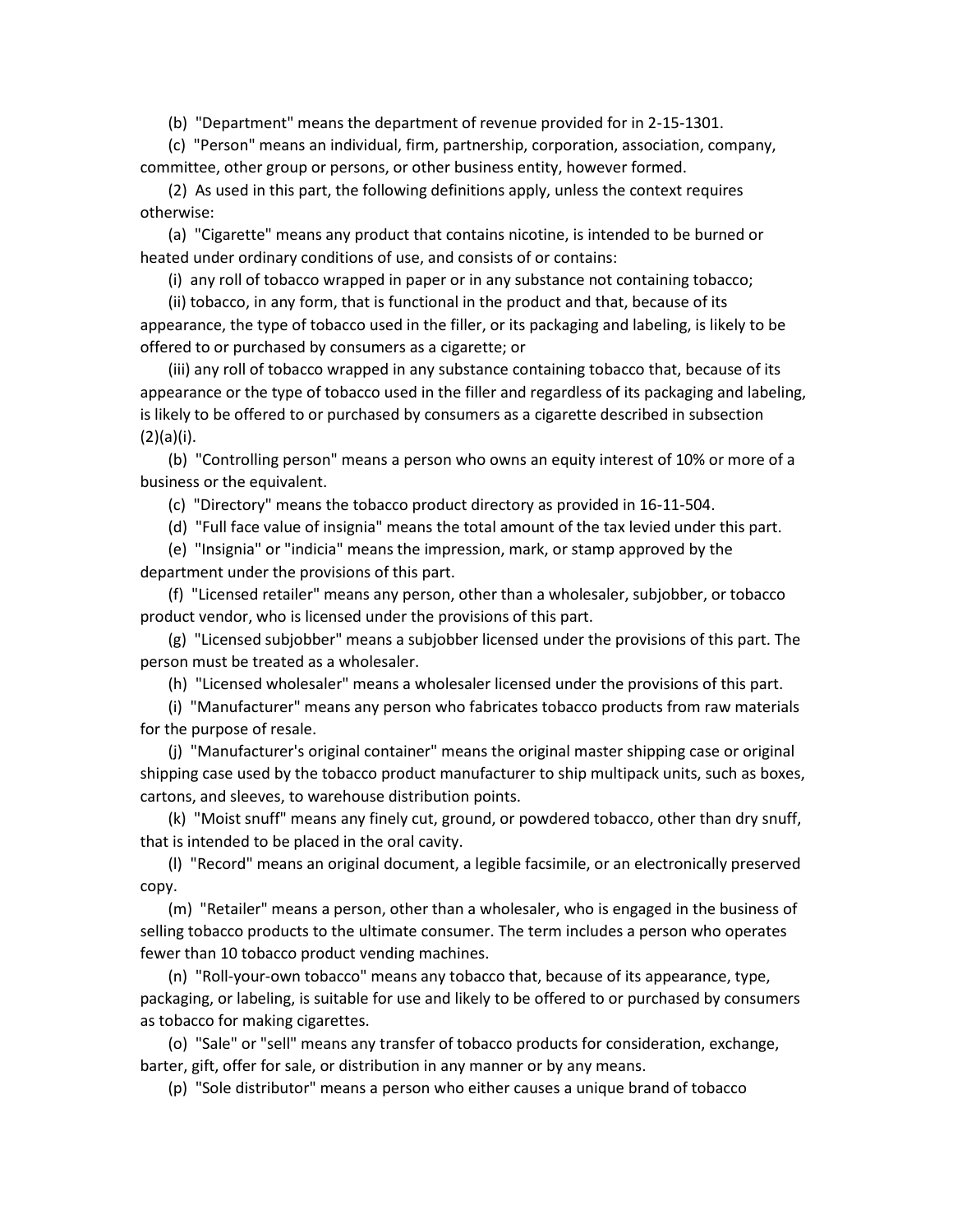products to be manufactured according to distinctive specifications and acts as the exclusive distributor of the tobacco products or is the exclusive distributor of a brand of tobacco products within the continental United States.

(q) "Subjobber" means a person who purchases from a licensed wholesaler cigarettes with the Montana cigarette tax insignia affixed and sells or offers to sell tobacco products to a licensed retailer or tobacco product vendor. An isolated sale or exchange of cigarettes between licensed retailers does not constitute those retailers as subjobbers.

(r) (i) "Tobacco product" means: cigarettes and all other products containing tobacco that are

(A) a product containing, made, or derived from tobacco or that contains nicotine that is intended for human consumption or use is likely to be consumed, whether smoked, heated, chewed, absorbed, dissolved, inhaled, or ingested by any other means, including but not limited to a cigarette, a cigar, pipe tobacco, chewing tobacco, snuff, or snus; and

(B) any substance, regardless of whether or not it contains nicotine, consumed during the use of a device that can be used to deliver nicotine or another substance in any form, including aerosolized or vaporized, to the person inhaling from the device, including but not limited to an e-cigarette, e-cigar, e-pipe, vape pen, or e-hookah.

(ii) The term does not include:

(A) a drug, device, or combination product, as defined in the Federal Food, Drug, and Cosmetic Act, authorized by the United States food and drug administration for sale as a tobacco cessation product or for other therapeutic purposes when the product is marketed and sold solely for such an approved purpose; or

(B) filters, rolling papers, a pipe, or a device described in subsection  $(2)(r)(i)(B)$ .

(s) (i) "Tobacco product vendor" means a person doing business in the state who purchases tobacco products through a wholesaler, subjobber, or retailer for 10 or more tobacco product vending machines that the person operates for a profit in premises or locations other than the person's own.

(ii) A tobacco product vendor must be treated as a wholesaler.

(t) "Wholesale price" means the established price for which a manufacturer sells a tobacco product to a wholesaler or any other person before any discount or reduction.

(u) "Wholesaler" means a person who:

(i) purchases tobacco products from a manufacturer for the purpose of selling tobacco products to subjobbers, tobacco product vendors, wholesalers, or retailers; or

(ii) purchases tobacco products from a sole distributor, another wholesaler, or any other person for the purpose of selling tobacco products to subjobbers, tobacco product vendors, wholesalers, or retailers."

**Section 3.** Section 16-11-111, MCA, is amended to read:

**"16-11-111. Cigarette, tobacco products, and moist snuff sales tax -- exemption for sale to tribal member.** (1) (a) A tax on the purchase of cigarettes for consumption, use, or any purpose other than resale in the regular course of business is imposed and must be precollected by the wholesaler and paid to the state of Montana. The tax is \$1.70 \$3.70 on each package containing 20 cigarettes. Whenever packages contain other than 20 cigarettes, there is a tax on each cigarette equal to 1/20 the tax on a package containing 20 cigarettes.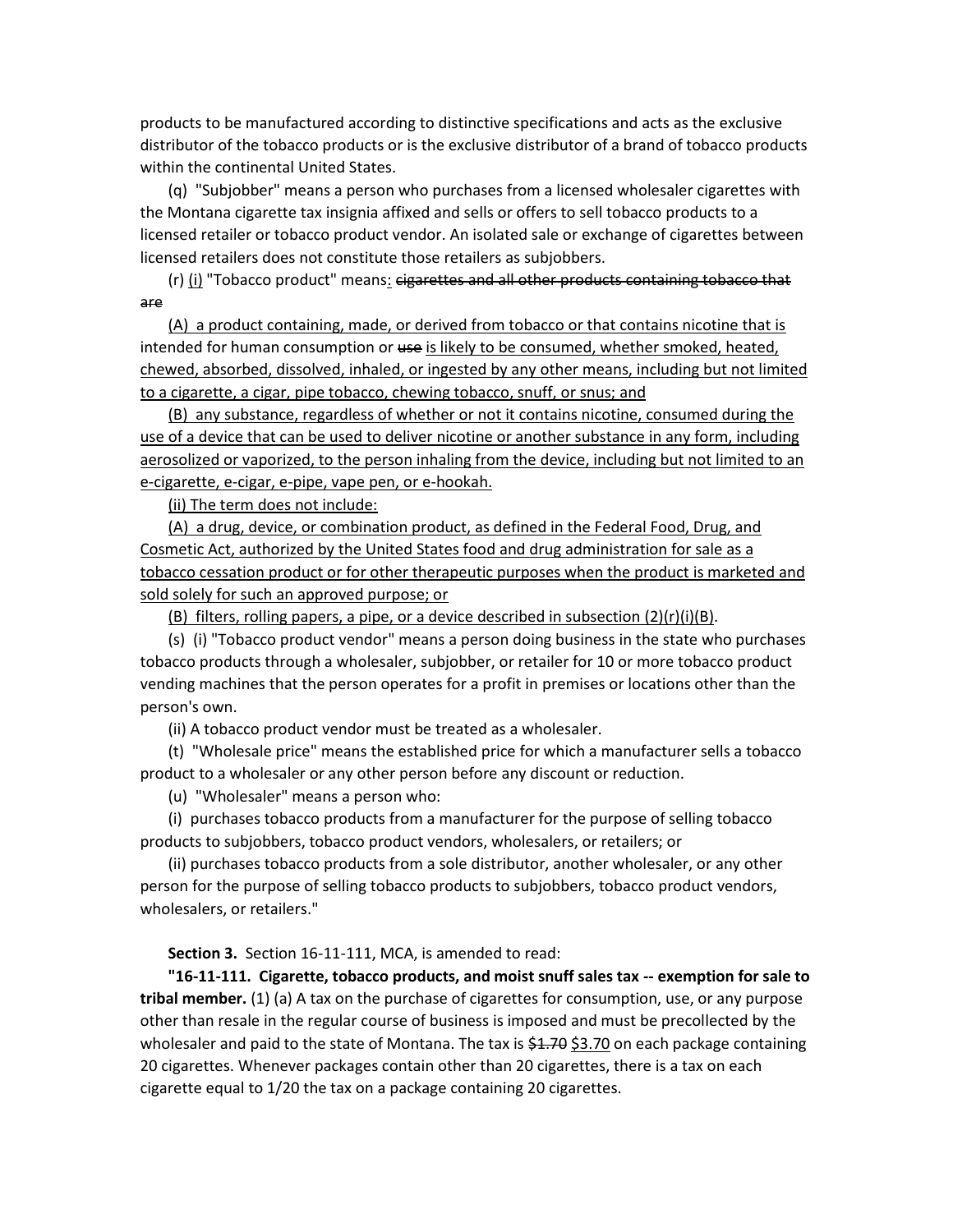(b) The tax computed under subsection (1)(a) applies to illegally packaged cigarettes under 16-11-307.

(2) The tax imposed in subsection (1) does not apply to quota cigarettes.

(3) Subject to the refund or credit provided in subsection (4), the tax must be precollected on all cigarettes entering a Montana Indian reservation.

(4) Pursuant to the procedure provided in subsection (5), a wholesaler making a sale of cigarettes to a retailer within the boundaries of a Montana Indian reservation may apply to the department for a refund or credit for taxes precollected on cigarettes sold by the retailer to a member of the federally recognized Indian tribe or tribes on whose reservation the sale is made. A wholesaler who does not file a claim within 1 year of the shipment date forfeits the refund or credit.

(5) The distribution of tax-free cigarettes to a tribal member must be implemented through a system of preapproved wholesaler shipments. A licensed Montana wholesaler shall contact the department for approval prior to the shipment of the untaxed cigarettes. The department may authorize sales based on whether the quota, as established in a cooperative agreement between the department and an Indian tribe or as set out in this chapter, has been met. If authorized as a tax-exempt sale, the wholesaler, upon providing proof of order and delivery to a retailer within the boundaries of a Montana Indian reservation selling cigarettes to members of a federally recognized tribe or tribes of that reservation, must be given a refund or credit. Once the quota has been filled, the department shall immediately notify all affected wholesalers that further sales on that reservation must be taxed and that a claim for a refund or credit will not be honored for the remainder of the quota period. Quota allocations are not transferable between quota periods or between reservations.

(6) The total amount of refunds or credits allowed by the department to all wholesalers claiming the refund or credit under subsection (4) for any month may not exceed an amount that is equal to the tax due on the quota allocation. The department shall determine the amount of refunds or credits for each Indian reservation at the beginning of each fiscal year, using the most recent census data available from the bureau of Indian affairs or as provided in a cooperative agreement with the tribe or tribes of the Indian reservation.

(7) There must be collected and paid to the state of Montana a tax of 50% 83% of the wholesale price, to the wholesaler, of all tobacco products other than cigarettes and moist snuff. The tax on moist snuff is 85 cents an ounce the greater of 83% of the wholesale price or the tax on each pack of 20 cigarettes under subsection (1)(a) per 1.2 ounces of moist snuff. For a package of moist snuff less than 1.2 ounces based upon the net weight of the package listed by the manufacturer, the tax must be calculated as if the package weighs 1.2 ounces. For packages of moist snuff that are less than or greater than 1 ounce, the tax must be proportional to the size of the package. Tobacco products shipped from Montana and destined for retail sale and consumption outside the state are not subject to this tax.

(8) The tax imposed by subsection (7) must be precollected and paid by a wholesaler to the department upon sale to a Montana retailer. A wholesaler who fails to report or pay the tax required by this part must be assessed penalty and interest as provided in 15-1-216.

(9) A retailer who purchases tobacco products for resale on which the tobacco products tax has not been collected and paid to the department shall comply with all the provisions of this part and the rules adopted to implement this part as if it were a wholesaler.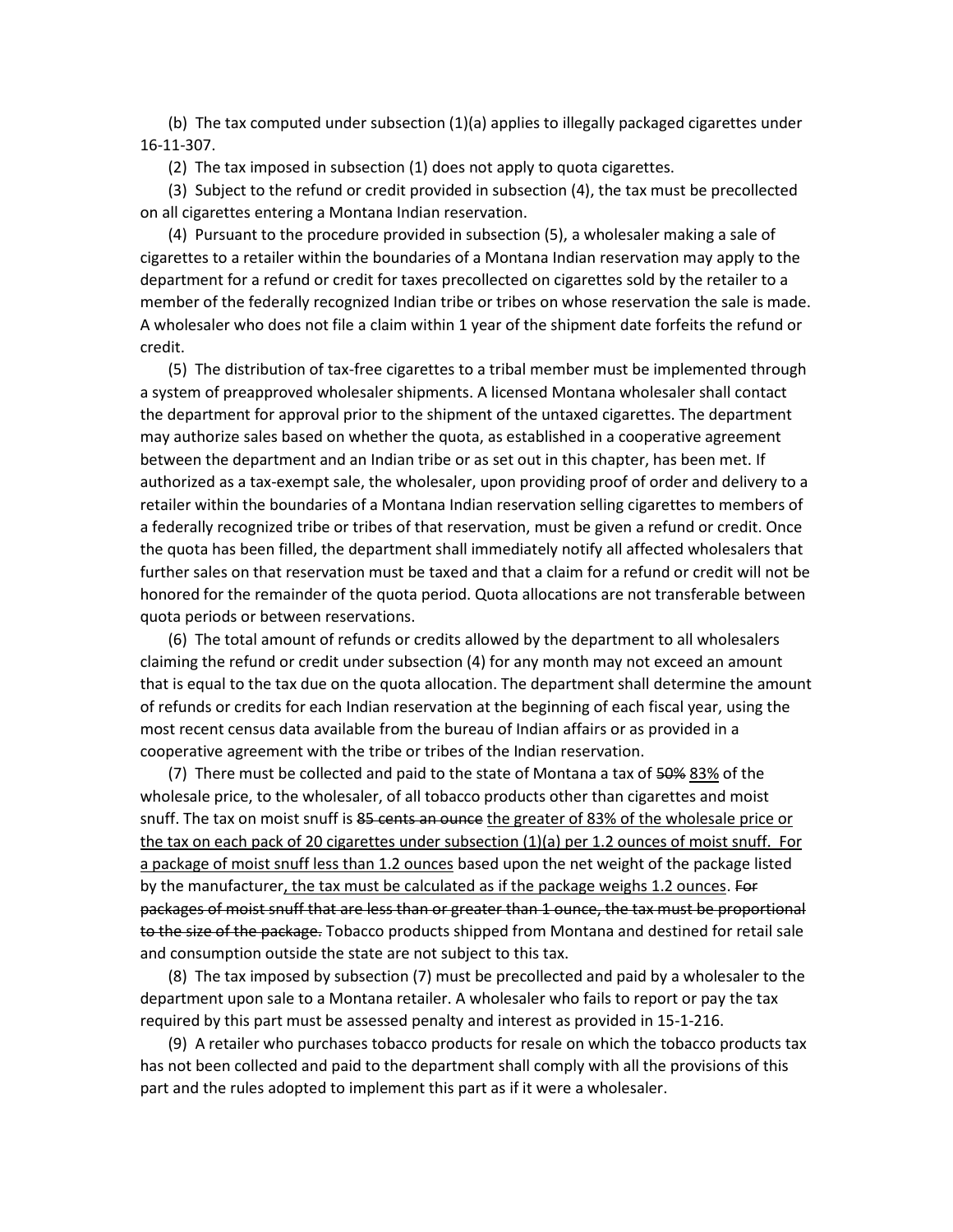(10) A retailer must assume that the tobacco products tax has not been collected and paid to the department in the absence of a statement on the retailer's invoice or sales slip for the tobacco products that states that the applicable Montana tobacco products tax is included in the total billing cost."

**Section 4.** Section 16-11-114, MCA, is amended to read:

**"16-11-114. Insignia discount.** (1) Each licensed wholesaler is entitled to purchase an insignia at full face value less the following percentage of the face value upon payment for the insignia as defrayment of the costs of affixing insignia and precollecting the tax on behalf of the state of Montana:

(a)  $0.90\%$   $0.478\%$  for the first  $2,580$   $3,000$  cartons or portion of  $2,580$   $3,000$  cartons purchased in any calendar month;

(b)  $0.60\%$   $0.318\%$  for the next  $2,580$   $3,000$  cartons or portion of  $2,580$   $3,000$  cartons purchased in any calendar month; and

(c)  $0.45\%$  0.239% for purchases in excess of  $5,160$   $6,000$  cartons in any calendar month.

(2) The taxes for tobacco products, other than cigarettes, that are paid by the wholesaler must be paid to the department in full less a 1.5% defrayment for the wholesaler's collection and administrative expenses and must, in accordance with the provisions of 17-2-124, be deposited by the department in the state general fund except as provided in 16-11-119. Refunds of the tax paid must be made as provided in 15-1-503 in cases in which the tobacco products purchased become unsalable."

**Section 5.** Section 16-11-119, MCA, is amended to read:

**"16-11-119. Disposition of taxes -- statutory appropriation.** (1) A sum equal to the amount necessary to purchase cigarette tax stamps must be deposited to or allocated from the state special revenue fund to the credit of the department from cigarette taxes collected under the provisions of 16-11-111, as provided in subsection (5) of this section.

(2) After the deposit or allocation in subsection (1), cigarette taxes collected under the provisions of 16-11-111 must, in accordance with the provisions of 17-2-124, be deposited first into the subaccounts in the amounts set forth in 53-6-1201(4) and then the remainder as follows:

(a) 8.3% or \$2 million, whichever is greater, in the state special revenue fund to the credit of the department of public health and human services for the operation and maintenance of state veterans' nursing homes;

(b) 2.6% in the long-range building program account provided for in 17-7-205;

(c) 44% in the state special revenue fund to the credit of the health and medicaid initiatives account provided for in 53-6-1201; and

(d) the remainder to the state general fund.

(3) If money in the state special revenue fund for the operation and maintenance of state veterans' nursing homes exceeds \$2 million at the end of the fiscal year, the excess must be transferred to the state general fund.

(4) The taxes collected under the provisions of 16-11-111(7) on tobacco products other than cigarettes must in accordance with the provisions of 17-2-124 be deposited first into the subaccounts in the amounts set forth in 53-6-1201(4) and then the remainder as follows: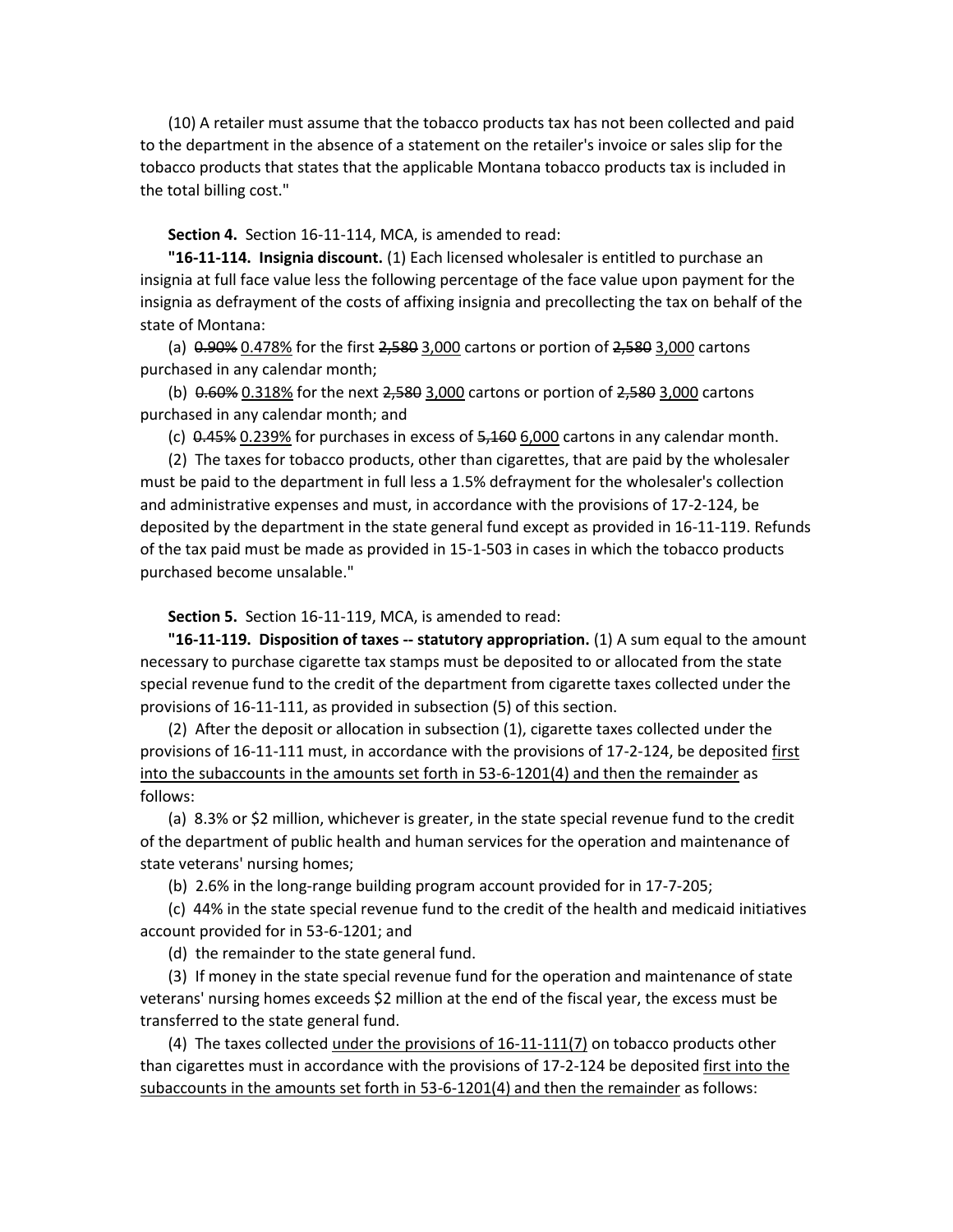(a) one-half in the state general fund; and

(b) one-half in the state special revenue fund account for health and medicaid initiatives provided for in 53-6-1201.

(5) Each fiscal year, a sum equal to the amount of money necessary to purchase cigarette tax stamps is statutorily appropriated, as provided in 17-7-502, from the state special revenue fund allocation in subsection (1) to the department for tax administration responsibilities."

### **Section 6.** Section 53-6-1201, MCA, is amended to read:

**"53-6-1201. Special revenue fund -- health and medicaid initiatives.** (1) There is a health and medicaid initiatives account in the state special revenue fund established by 17-2-102. This account is to be administered by the department of public health and human services.

(2) There must be deposited in the account:

(a) money from cigarette taxes deposited under  $16-11-119(2)(c)$ ;

(b) money from taxes on tobacco products other than cigarettes deposited under 16-11-  $119(4)(b)$ ; and

(c) any interest and income earned on the account.

(3) This Subject to subsection (4), this account may be used only to provide funding for:

(a) the state funds necessary to take full advantage of available federal matching funds in order to administer the plan and maximize enrollment of eligible children under the healthy Montana kids plan, provided for under Title 53, chapter 4, part 11, and to provide outreach to the eligible children;

(b) a new need-based prescription drug program established by the legislature for children, seniors, chronically ill, and disabled persons that does not supplant similar services provided under any existing program;

(c) increased medicaid services and medicaid provider rates. The increased revenue is intended to increase medicaid services and medicaid provider rates and not to supplant the general fund in the trended traditional level of appropriation for medicaid services and medicaid provider rates.

(d) an offset to loss of revenue to the general fund as a result of new tax credits; and

(e) grants to schools for suicide prevention activities, for the biennium beginning July 1, 2017;

(f) tobacco use prevention or cessation programs administered by the department of public health and human services;

(g) home and community-based medicaid services waiver administered by the department of public health and human services under 53-6-402 in the form of increased access by more individuals;

(h) veterans' services, including suicide prevention; and

(i) costs associated with the Montana Health and Economic Livelihood Partnership (HELP) Act set forth in Title 53, chapter 6, part 13.

(4) There are subaccounts in the health and medicaid initiatives account established by subsection (1).

(a) Taxes collected under the provisions of 16-11-119 must first be deposited each fiscal year into subaccounts as follows: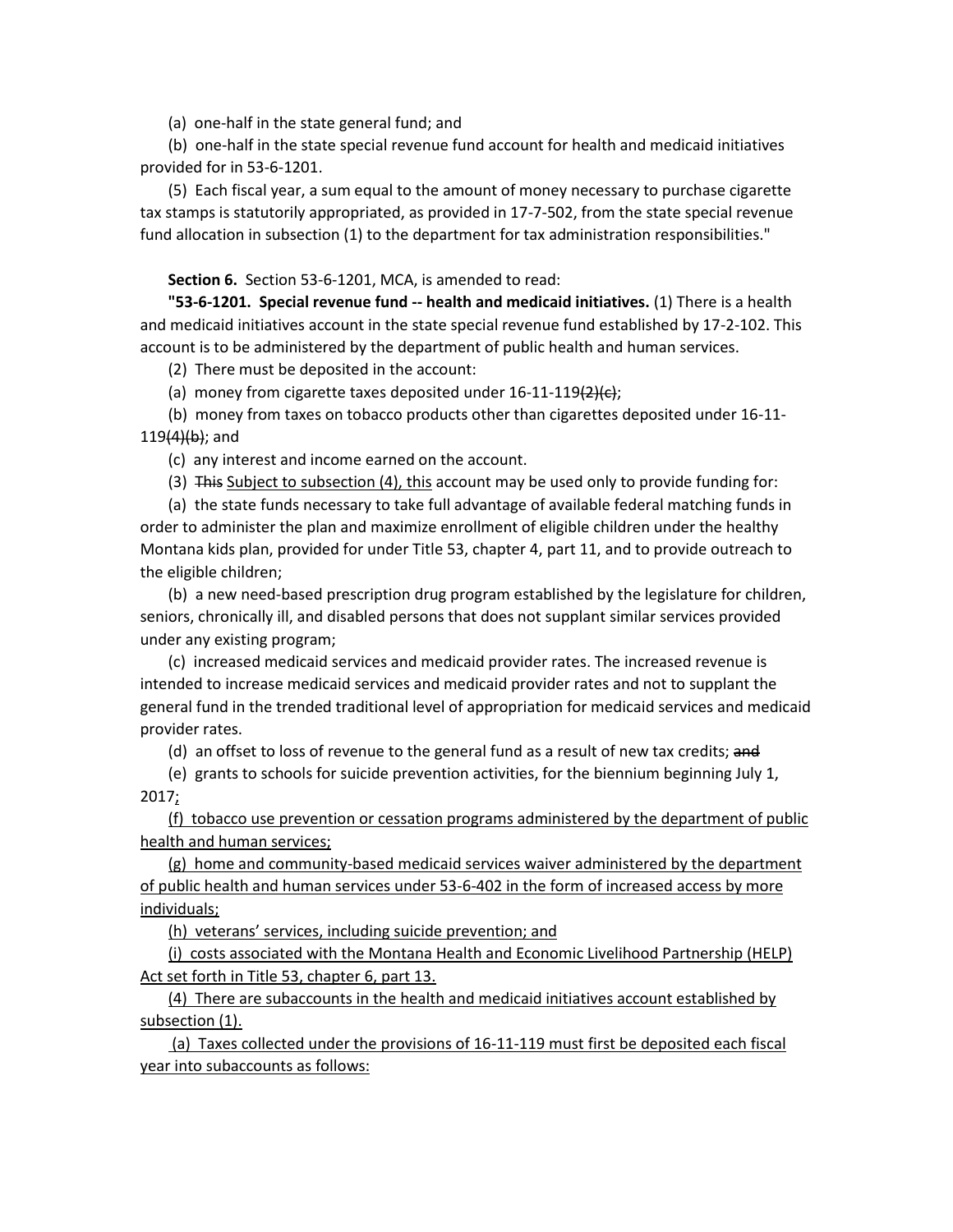(i) 6% of the amount in excess of fiscal year 2018 collections, but no more than \$3 million per fiscal year, into a subaccount to be used only for tobacco prevention provided for in subsection (3)(f);

(ii) 10% of the amount in excess of fiscal year 2018 collections, but no more than \$5 million per fiscal year, into a subaccount to be used only for home and community-based medicaid waiver services provided for in subsection (3)(g);

(iii) 4% of the amount in excess of fiscal year 2018 collections, but no more than \$2 million per fiscal year, into a subaccount to be used only for veterans' services, including suicide prevention, provided for in subsection (3)(h); and

(iv) 52% of the amount in excess of fiscal year 2018 collections, but no more than \$26 million per fiscal year, into a subaccount to be used only to provide state matching funds necessary for expanded medicaid eligibility provided for in subsection (3)(i). These funds are to be used prior to and thereby reduce funds provided for in 53-6-1304(2).

(b) No money may be moved or transferred out of a subaccount established under subsection (4)(a) unless the money is used for the purposes for which the subaccount was established.

(c) With the exception of subsection  $(4)(a)(iv)$ , any funding appropriation made by the legislature from a subaccount established under subsection (4)(a) may be used only to increase services as provided by that subaccount and not to supplant the general fund or state special revenue for these purposes.

(d) The legislature, in providing the funding set forth in subsection (4)(a)(iv), is encouraged to investigate enhancements to the HELP Act, including but not limited to:

(i) items contained in the HELP Act oversight committee report pursuant to 53-6-1317, including cost-sharing mechanisms;

(ii) the workforce development program provided for in Title 39, chapter 12, part 1; and (iii) any other enhancements the legislature deems necessary.

 $(4)$  (a) (5) On or before July 1, the budget director shall calculate a balance required to sustain each program in subsection (3) for each fiscal year of the biennium. If the budget director certifies that the reserve balance will be sufficient, then the agencies may expend the revenue for the programs as appropriated. If the budget director determines that the reserve balance of the revenue will not support the level of appropriation, the budget director shall notify each agency. Upon receipt of the notification, the agency shall adjust the operating budget for the program to reflect the available revenue as determined by the budget director.

(b) Until the programs or credits described in subsections (3)(b) and (3)(d) are established, the funding must be used exclusively for the purposes described in subsections (3)(a) and (3)(c).

 $\left(5\right)$ (6) The phrase "trended traditional level of appropriation", as used in subsection (3)(c), means the appropriation amounts, including supplemental appropriations, as those amounts were set based on eligibility standards, services authorized, and payment amount during the past five biennial budgets.

 $(6)(7)$  The department of public health and human services may adopt rules to implement this section."

NEW SECTION. **Section 7. {standard} Repealer.** Section 28, Chapter 368, Laws of 2015, is repealed.